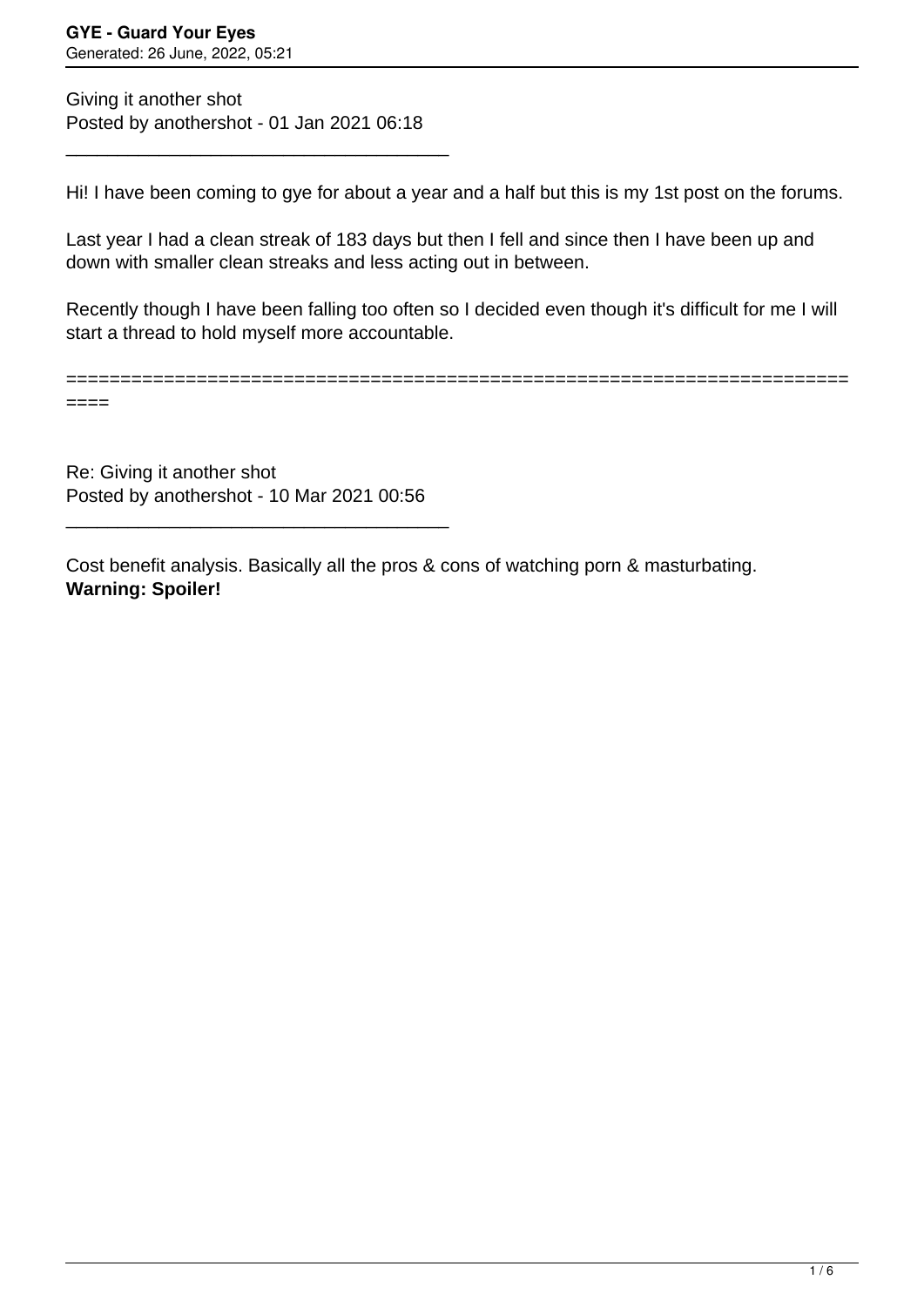========================================================================

====

Re: Giving it another shot Posted by anothershot - 10 Mar 2021 00:59

\_\_\_\_\_\_\_\_\_\_\_\_\_\_\_\_\_\_\_\_\_\_\_\_\_\_\_\_\_\_\_\_\_\_\_\_\_

Hatzlacha to all!

Anothershot

========================================================================

====

5! B"H I'm doing well although I haven't exercised yet this week even though I said I would Re: Giving it another shot Posted by anothershot - 11 Mar 2021 02:01  $\cup:$  D TTTH QUITY WEIT ARTUQUITT HAVEN LEACTURE

 $6!$ 

======================================================================== ====

Re: Giving it another shot Posted by anothershot - 14 Mar 2021 01:38

\_\_\_\_\_\_\_\_\_\_\_\_\_\_\_\_\_\_\_\_\_\_\_\_\_\_\_\_\_\_\_\_\_\_\_\_\_

9! B"H Shabbos was good!

========================================================================

====

Re: Giving it another shot Posted by Striving Yid - 04 Apr 2021 13:49

\_\_\_\_\_\_\_\_\_\_\_\_\_\_\_\_\_\_\_\_\_\_\_\_\_\_\_\_\_\_\_\_\_\_\_\_\_

If I may suggest something else; The easiest way to save yourself is to catch yourself before you fall into the lusting hole. The moment you starting to feel bored or sad or whatever it is that starts this cycle, that's the time to catch yourself. Once you go down the path into thinking or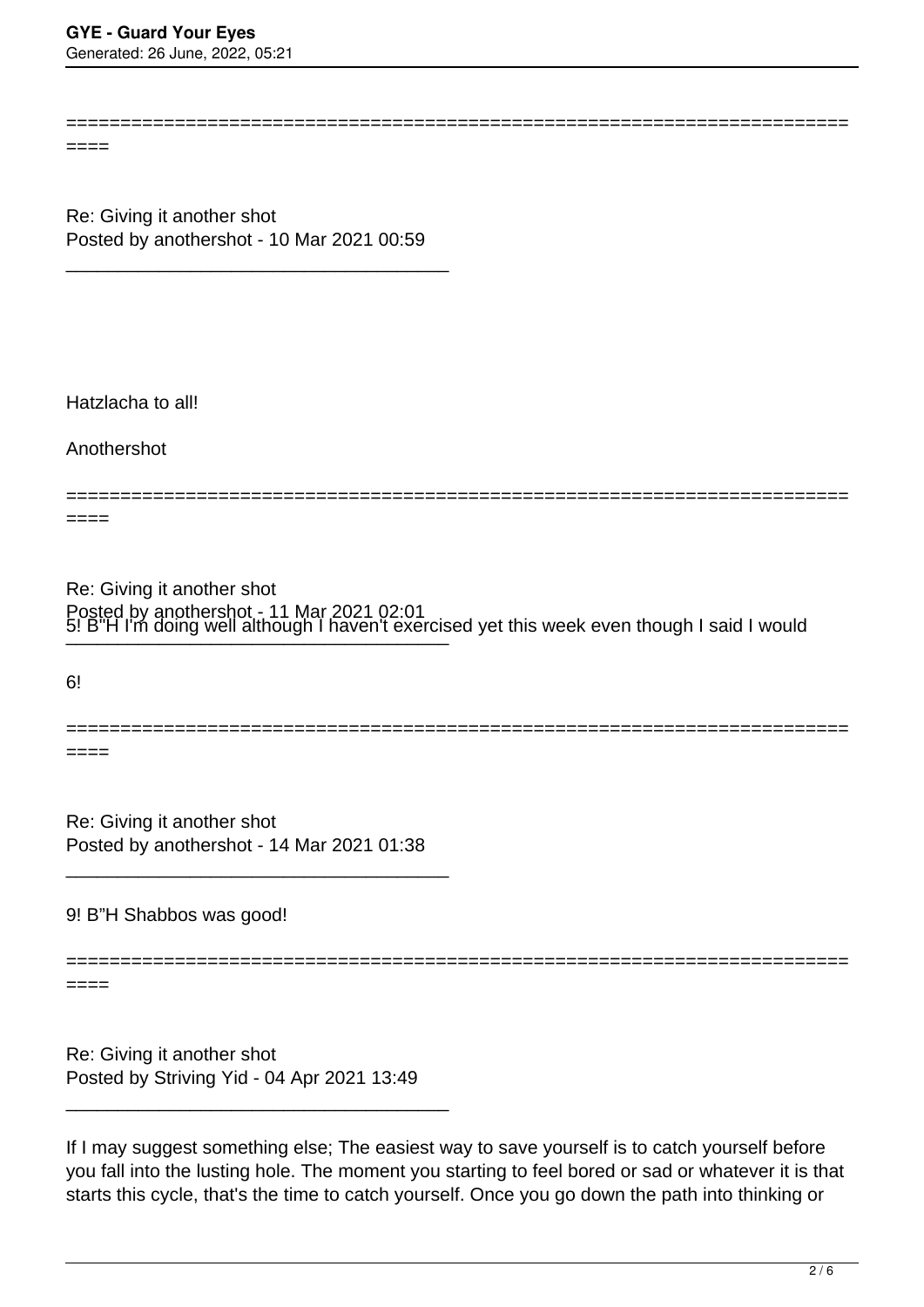looking, it's way harder to control yourself.

Catch yourself when you see that you're getting vulnerable and switch to something positive that you **enjoy.** 

**?Generally, if you don't have something positive to look forward to daily, then you're constantly struggling. On the other hand, if you can find something else that can give you happiness, you will struggle the first few months to break free of this habit, but you're most likely be able to prevail and finally live in freedom.** 

======================================================================== ====

Re: Giving it another shot Posted by anothershot - 12 Apr 2021 12:57

\_\_\_\_\_\_\_\_\_\_\_\_\_\_\_\_\_\_\_\_\_\_\_\_\_\_\_\_\_\_\_\_\_\_\_\_\_

3!

It's been a long time since I last posted here. I'm recommitting to winning this war and it starts with posting every day again.

========================================================================

Hatzlacha to all!

Anothershot

====

Re: Giving it another shot Posted by anothershot - 13 Apr 2021 00:14

\_\_\_\_\_\_\_\_\_\_\_\_\_\_\_\_\_\_\_\_\_\_\_\_\_\_\_\_\_\_\_\_\_\_\_\_\_

4!

I had temptations and opportunities to give in to those temptations but I told myself today I'm not falling.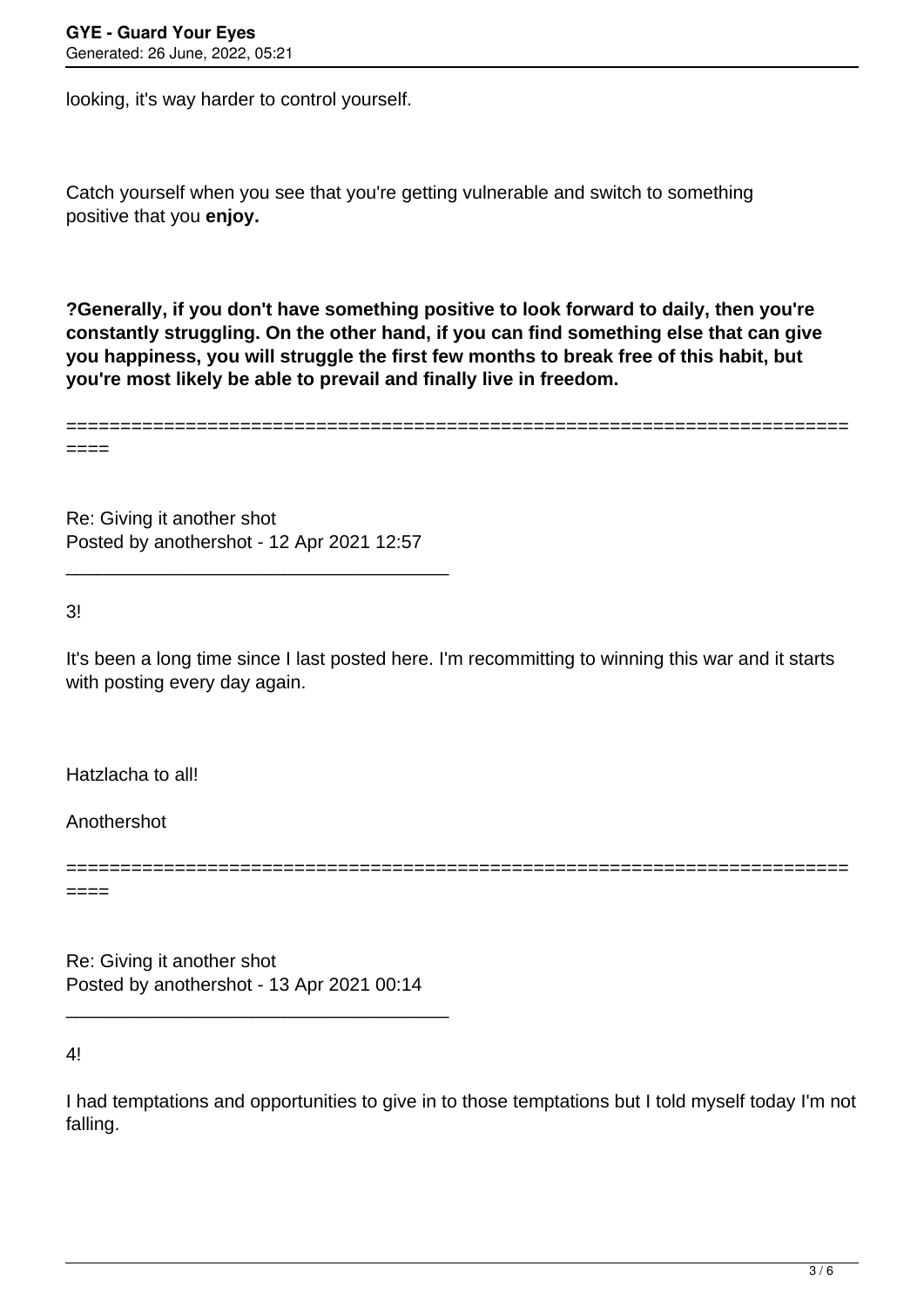**GYE - Guard Your Eyes**

Generated: 26 June, 2022, 05:21

Hatzlacha to all!

Anothershot

 $====$ 

Re: Giving it another shot Posted by anothershot - 15 Apr 2021 04:38

\_\_\_\_\_\_\_\_\_\_\_\_\_\_\_\_\_\_\_\_\_\_\_\_\_\_\_\_\_\_\_\_\_\_\_\_\_

6!

Thank you Hashem!

Hatzlacha to all!

Anothershot

========================================================================

========================================================================

====

Re: Giving it another shot Posted by anothershot - 26 Apr 2021 00:10

\_\_\_\_\_\_\_\_\_\_\_\_\_\_\_\_\_\_\_\_\_\_\_\_\_\_\_\_\_\_\_\_\_\_\_\_\_

I'm back up to 6 B"H!

Hatzlacha to all!

Anothershot

========================================================================

 $====$ 

Re: Giving it another shot Posted by anothershot - 27 Apr 2021 03:00

\_\_\_\_\_\_\_\_\_\_\_\_\_\_\_\_\_\_\_\_\_\_\_\_\_\_\_\_\_\_\_\_\_\_\_\_\_

7!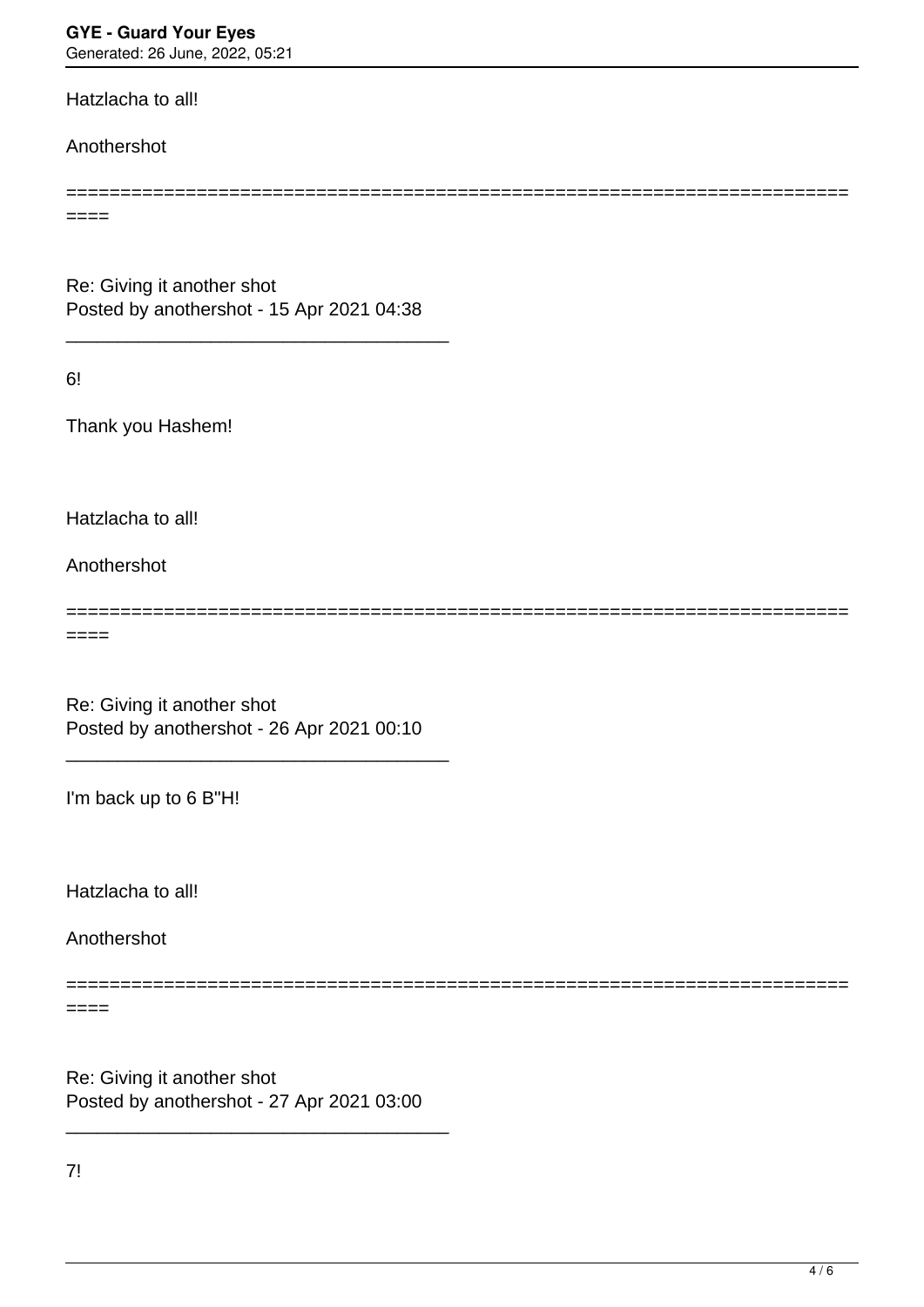Hatzlacha to all!

Anothershot

====

Re: Giving it another shot Posted by anothershot - 27 Apr 2021 16:10

\_\_\_\_\_\_\_\_\_\_\_\_\_\_\_\_\_\_\_\_\_\_\_\_\_\_\_\_\_\_\_\_\_\_\_\_\_

I want to look at porn right now BUT I also want to feel good like I have felt the past week that I've been clean so I'll pass

========================================================================

========================================================================  $====$ 

========================================================================

========================================================================

Re: Giving it another shot Posted by EvedHashem1836 - 27 Apr 2021 16:22

\_\_\_\_\_\_\_\_\_\_\_\_\_\_\_\_\_\_\_\_\_\_\_\_\_\_\_\_\_\_\_\_\_\_\_\_\_

Don't give in! You've already made it so far you can keep on going!!

====

Re: Giving it another shot Posted by anothershot - 28 Apr 2021 04:47

\_\_\_\_\_\_\_\_\_\_\_\_\_\_\_\_\_\_\_\_\_\_\_\_\_\_\_\_\_\_\_\_\_\_\_\_\_

8!

It felt great to smash the "I'm still clean" button tonight!

Hatzlacha to all!

Anothershot

 $====$